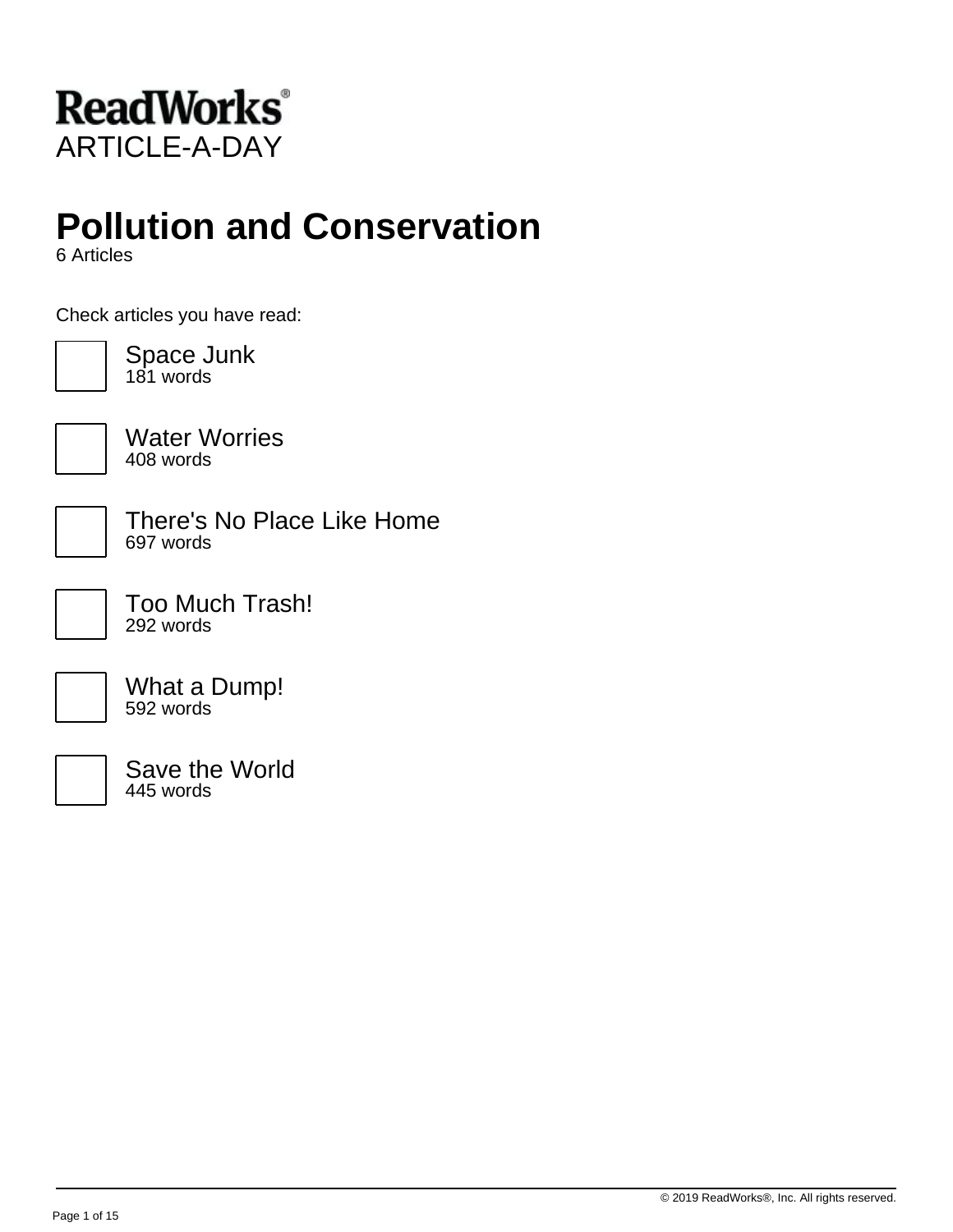## **Space Junk**

You can't see them, but millions of pieces of junk are flying around Earth. The junk is called **debris** (deh-BREE). It includes parts of old satellites. The largest piece of debris is part of a rocket and about the size of a car. The tiniest pieces are flecks of paint.

The debris can damage working satellites. It can also hit old satellites and break them apart. That creates more space trash.

Scientists are tracking the pieces of debris in space. However, that is not easy. "All working satellites and debris are moving very fast, and in all different directions," says NASA scientist Nicholas Johnson. NASA is the U.S. space agency.

Can scientists solve the space junk problem? "Countries around the world have agreed to reduce the amount of new space junk," says Johnson. "We are working on getting rid of the old stuff, but we haven't figured out how yet. The good news is that we caught this before it started to get out of hand."



NASA

The dots show objects in Earth's orbit that are being tracked by scientists.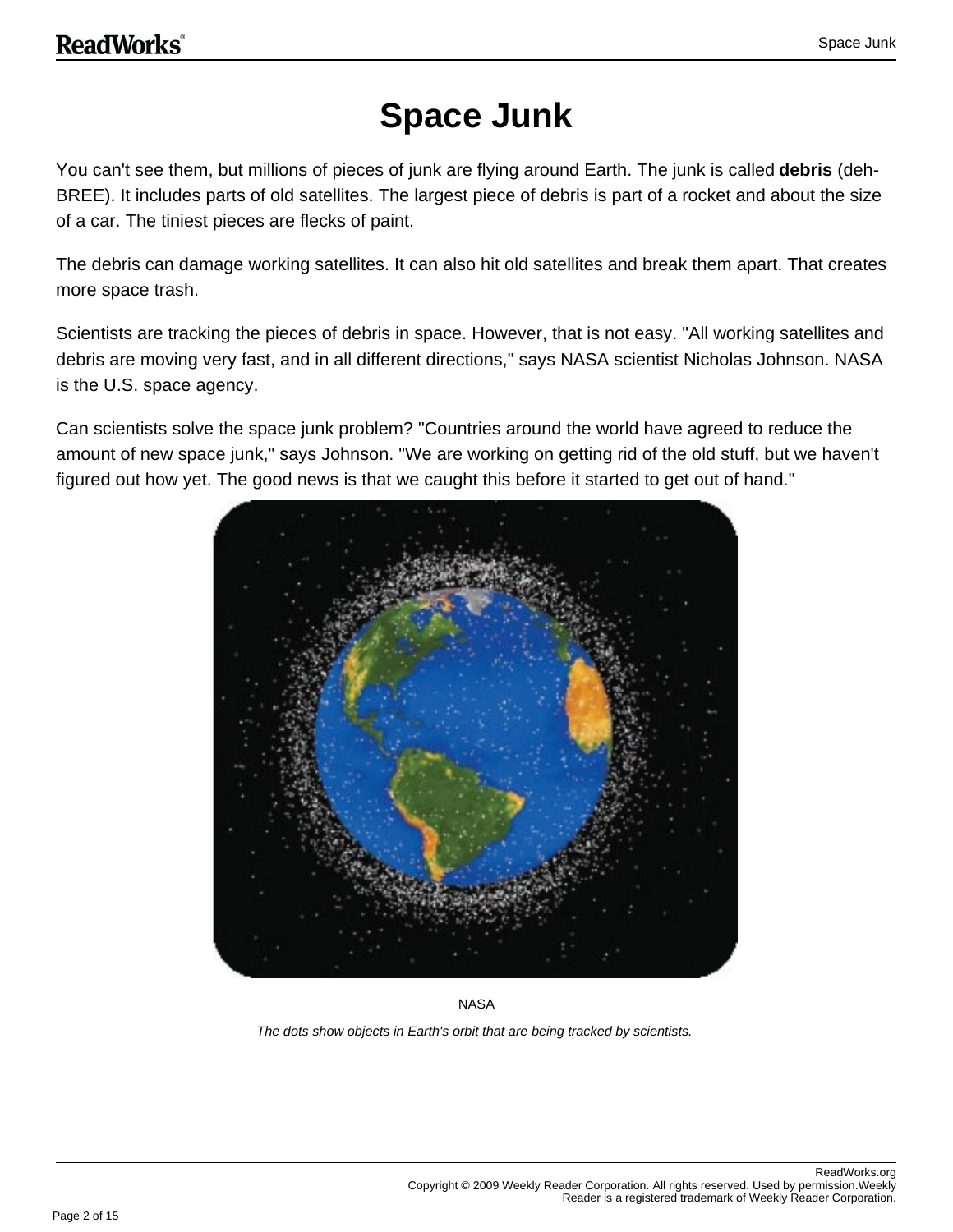## **Water Worries**

## **Almost 1 billion people don't have clean water, a report finds.**

What do you do when you're thirsty? Chances are you get a glass of water from the sink. Not everyone can do that. In fact, almost 1 billion people around the world don't have clean drinking water.



AP Images

A boy in Africa stands near a water pump. It is the only source of water in his village.

That's the finding of a report by world aid groups. The study looked at the living conditions of people around the globe. Many have to walk hours each day to collect water from rivers. Often that water is not safe to drink, because it's dirty.

About 2.6 billion people don't have safe places to go to the bathroom, the report says. Lakshmi grew up in a poor village in India. That is a country in Asia. For a long time, her school did not have bathrooms. She and her classmates had to use bushes outside.

World leaders say it's important for kids to have good hygiene, or cleanliness. Drinking clean water and washing your hands after using the bathroom can help prevent diseases.

Aid workers have been helping by installing pipes around the world. To install is to set up. The pipes have given people water in their homes. Aid workers also have been teaching people how to filter, or clean, rain water. They even have built bathrooms. That's made a difference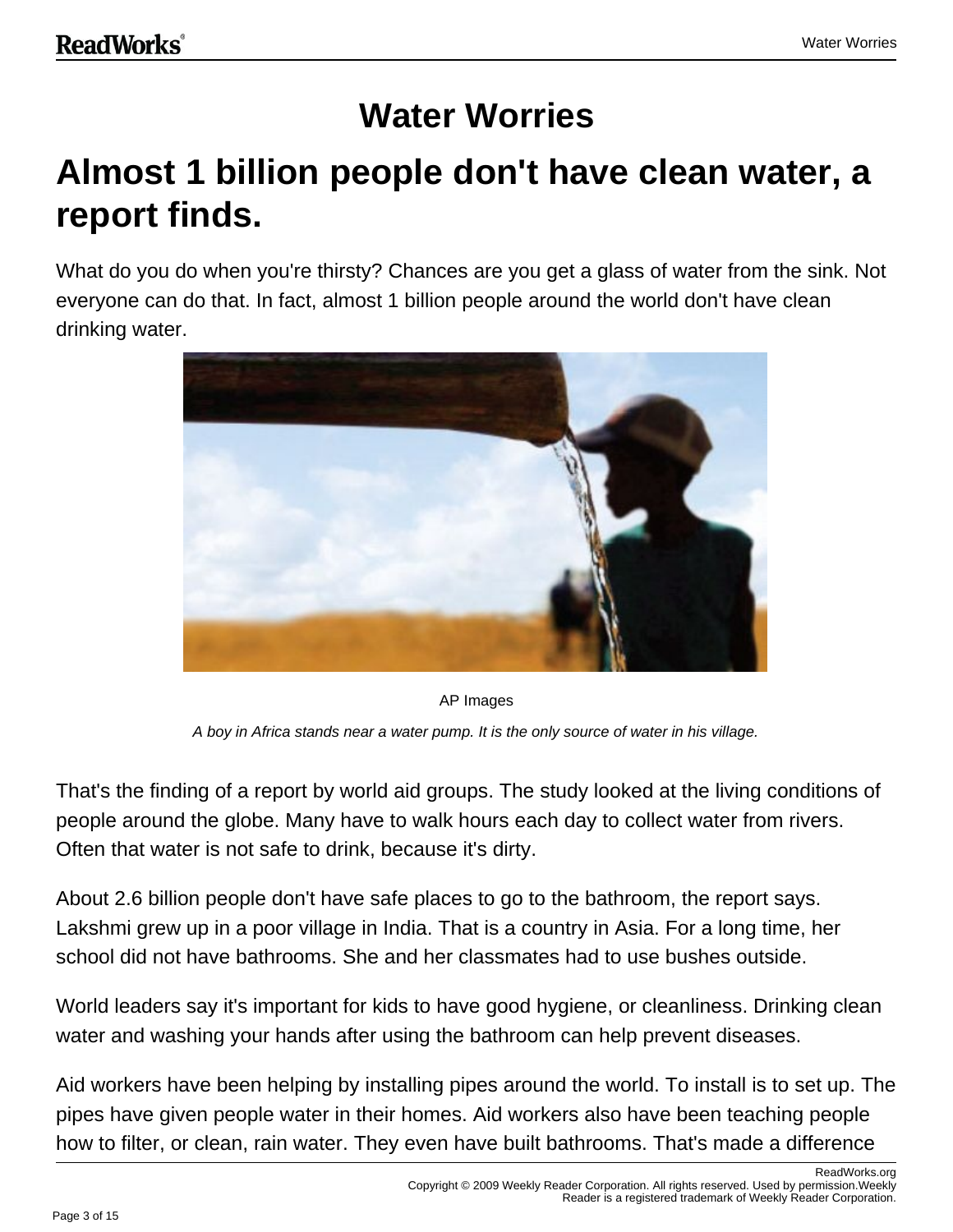for Lakshmi. "My school has toilets now," she said.

Still, there is a lot more to do, aid worker Clarissa Brocklehurst says. "We must act as one ... community to [supply] water and [good hygiene] for all."

### **Watch Your Water**

How much water do you use? A lot! On average, each American goes through about 100 gallons of water a day. That's enough to fill 1,600 drinking glasses! Here are some tips to conserve, or save, water.

**Cut while you paste.** Keep your pearly whites clean, but be sure to shut off the faucet while you brush. That can save about 8 gallons of water a day.

**Clean up your act.** Put away that rubber ducky. Taking a bath can use up to 70 gallons of water, while showering uses just 10 to 25 gallons of water.

**Drop the drips.** In one day, a faucet can drip more than 20 gallons of water, and a leaky toilet can waste 200 gallons! Ask an adult to stop the drips.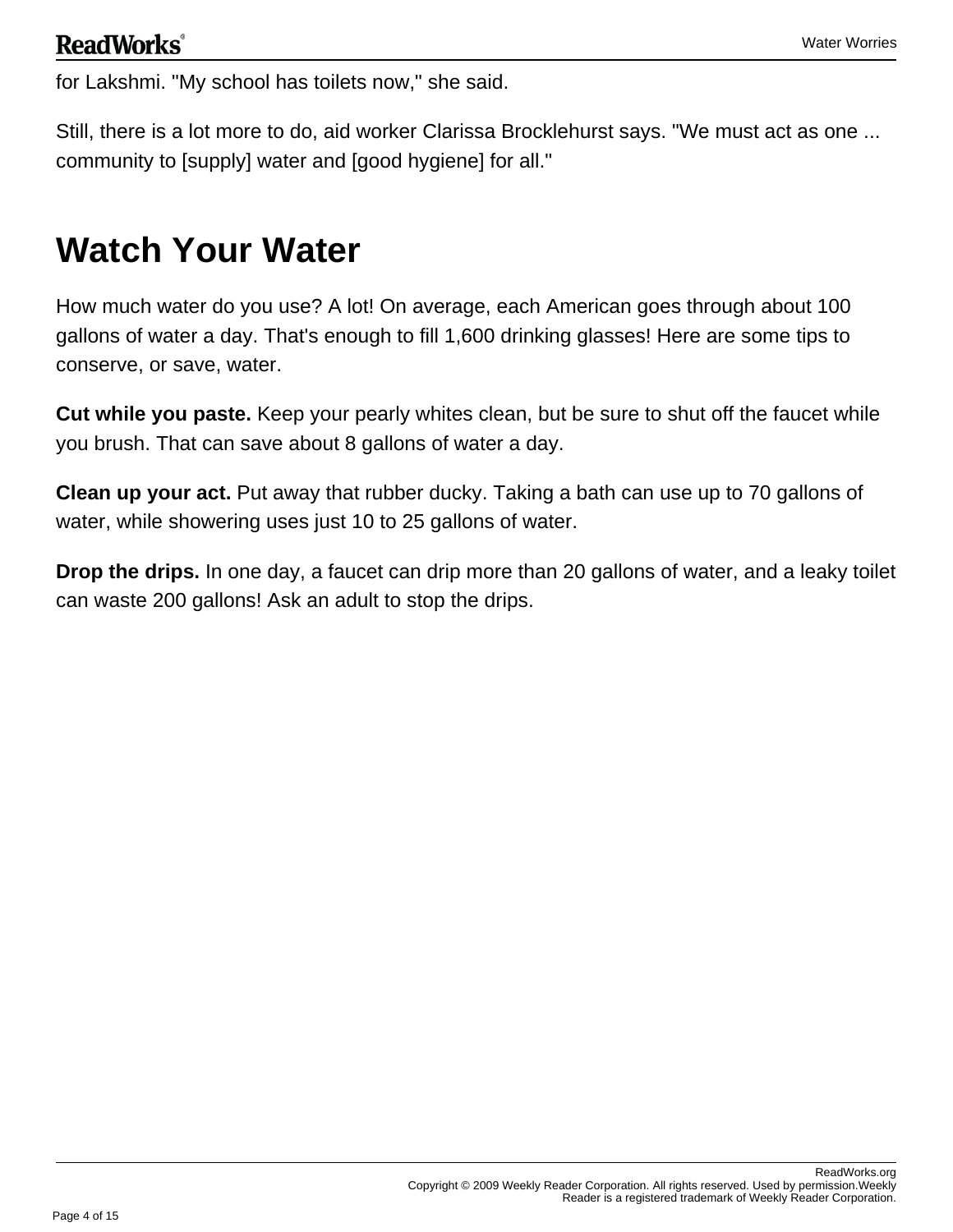### **There's No Place Like Home**

by Barbara Bakowski

# **You Can Clean Up Your Community**

Pollution. That word might make you think of black oil floating atop ocean water. You might think of gray exhaust pouring from factories. Or you might picture chemicals being sprayed on crops. But other forms of pollution threaten your well-being too.

Consider your "personal environment"- say, a 10-mile-wide circle around your home. What disturbs your enjoyment of those surroundings?

## **Cut Down the Noise**

Noise is the number-one complaint of U.S. citizens. Noise stands ahead of crime, litter, and traffic, according to a U.S. Census Bureau survey. Does the noise of leaf blowers bother you? Do construction sounds ruin your day? Unpleasant human-made sounds are *noise pollution*, which comes from many sources.



Photos.com

photos.com- Noise pollution is a growing problem.

Loud noise can damage hearing. Even low-level noise can disturb sleep and give you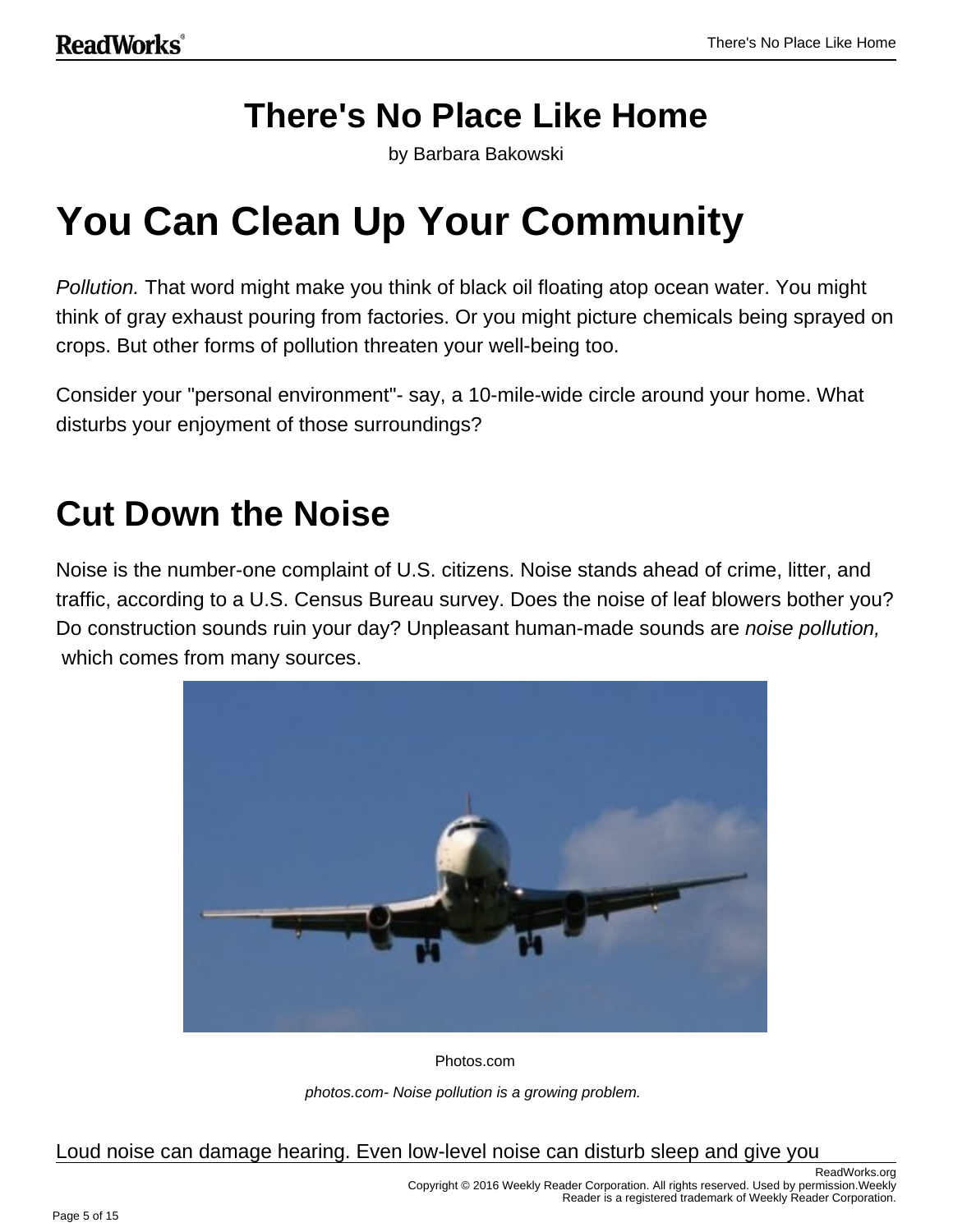#### **ReadWorks**<sup>®</sup>

headaches. It can cause blood pressure to rise. Noise can ruin digestion and make you feel anxious, according to the American Speech-Language-Hearing Association.

The Council on the Environment of New York City offers these tips to cut noise:

- **· Turn it down! Keep music and television volume low.**
- **· Help keep your pets quiet.**
- **· Encourage your family and friends to use quieter vehicles and appliances.**

# **Turn Down the Light**

The attack on your senses isn't limited to hearing. Light pollution is a problem too. Artificial light comes from sources such as streetlights and offices. Light trespass happens when unwanted light enters someone's property. Sky glow occurs when light shines upward. It reflects off moisture and dust in the atmosphere. The result is a haze that makes it hard to see stars in the night sky.

Some researchers say artificial light disturbs sleep cycles. That can make it harder for the body to fight diseases. Stray light can cause *insomnia*-an inability to sleep. And that can cause daytime problems. People who don't sleep are often crabby. They can have a hard time concentrating.

The International Dark-Sky Association offers the following advice.

- **· Ask yourself, "How much light do I need?" Use lighting only when you need it, and use the right amount of light for the task.**
- **· Use timers to control lighting and save energy.**
- **· Inside and outside your home, check that light is directed downward, where it is effective.**

# **Clear the Line of Vision**

Visual pollution refers to sights that people find ugly. They can include outdoor advertising, power lines, and cellular towers. Surveys have shown that most people object to billboard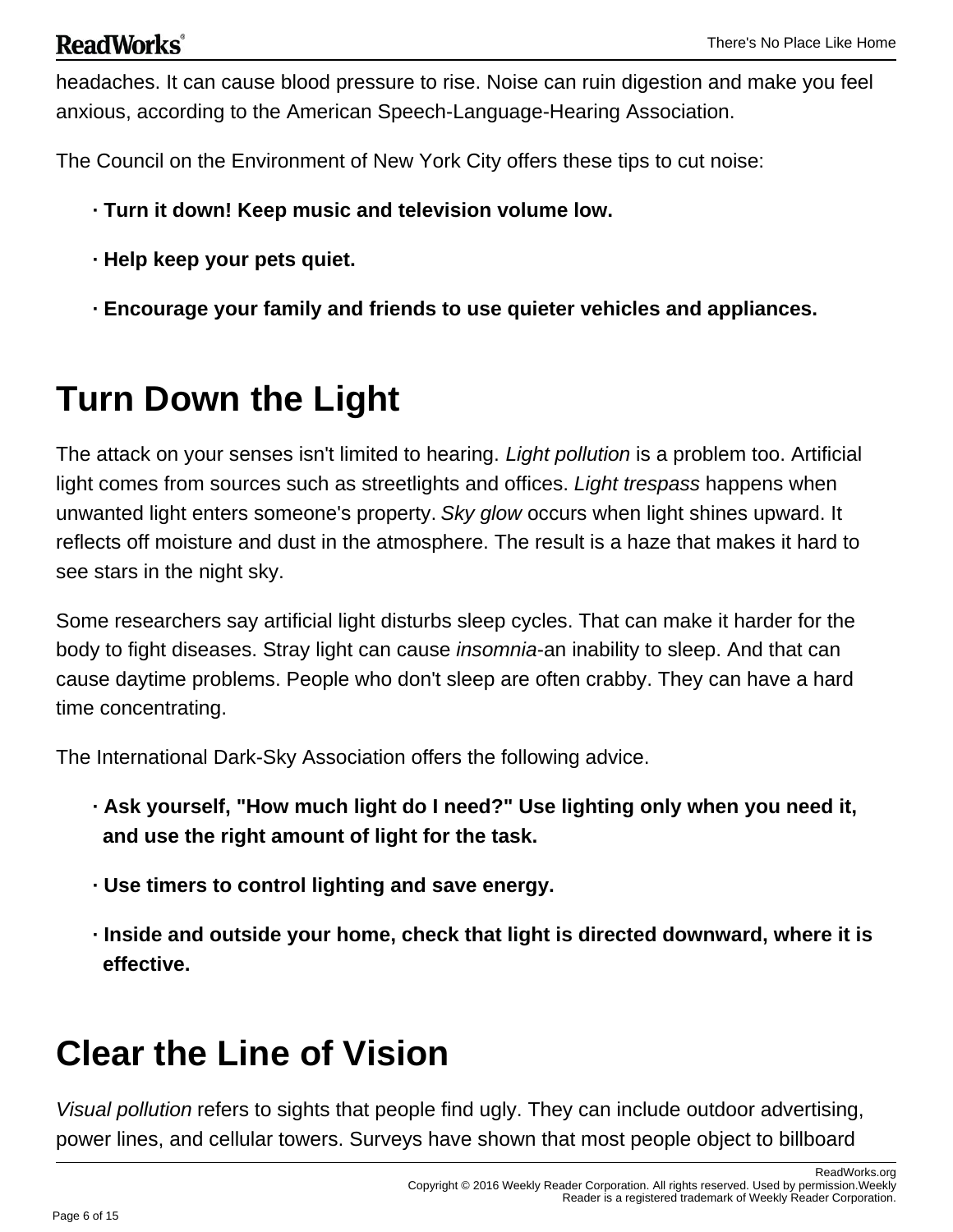#### **ReadWorks**<sup>®</sup>

advertisements.

Visual pollution can lead to stress. Researchers at Texas A&M University studied two groups. The first group traveled on roads lined with signs and strip malls. The second group followed less-developed routes. Members of the first group showed higher stress. They had higher blood pressure and heart and breathing rates.

Some experts say that billboards distract drivers and cause accidents. That is especially true when the billboards use light and motion.

How can you rid your neighborhood of billboards, graffiti, and other pollution? Find strength in numbers.

- **· Join or start a volunteer group that carries out projects such as graffiti and litter cleanup.**
- **· Look for ways to adopt areas to clean and clear. Many places have Adopt-a-Park or Adopt-a-Street programs.**
- **· Attend city council and other local meetings. Become informed about issues such as billboard advertising and cell-phone towers in your community.**
- **· Organize a letter-writing or e-mail campaign. Or start a Web site to publicize issues.**

The final suggestions apply to all kinds of pollution problems. Remember, you can bring power to your cause by organizing your efforts. Complaining only goes so far. But with some help from others, you can really clean up!

## **A Success Story**

Teens Against Graffiti (TAG) is a volunteer group in Santa Clarita, Calif. Members are working to wipe out graffiti from their community. School and church groups and individuals get together on the third Saturday of every month. They clean graffiti from road signs, bus benches, alleyways, and other places around town. The TAG teens say they "take pride in their community and ... make a positive difference in the quality of life in Santa Clarita."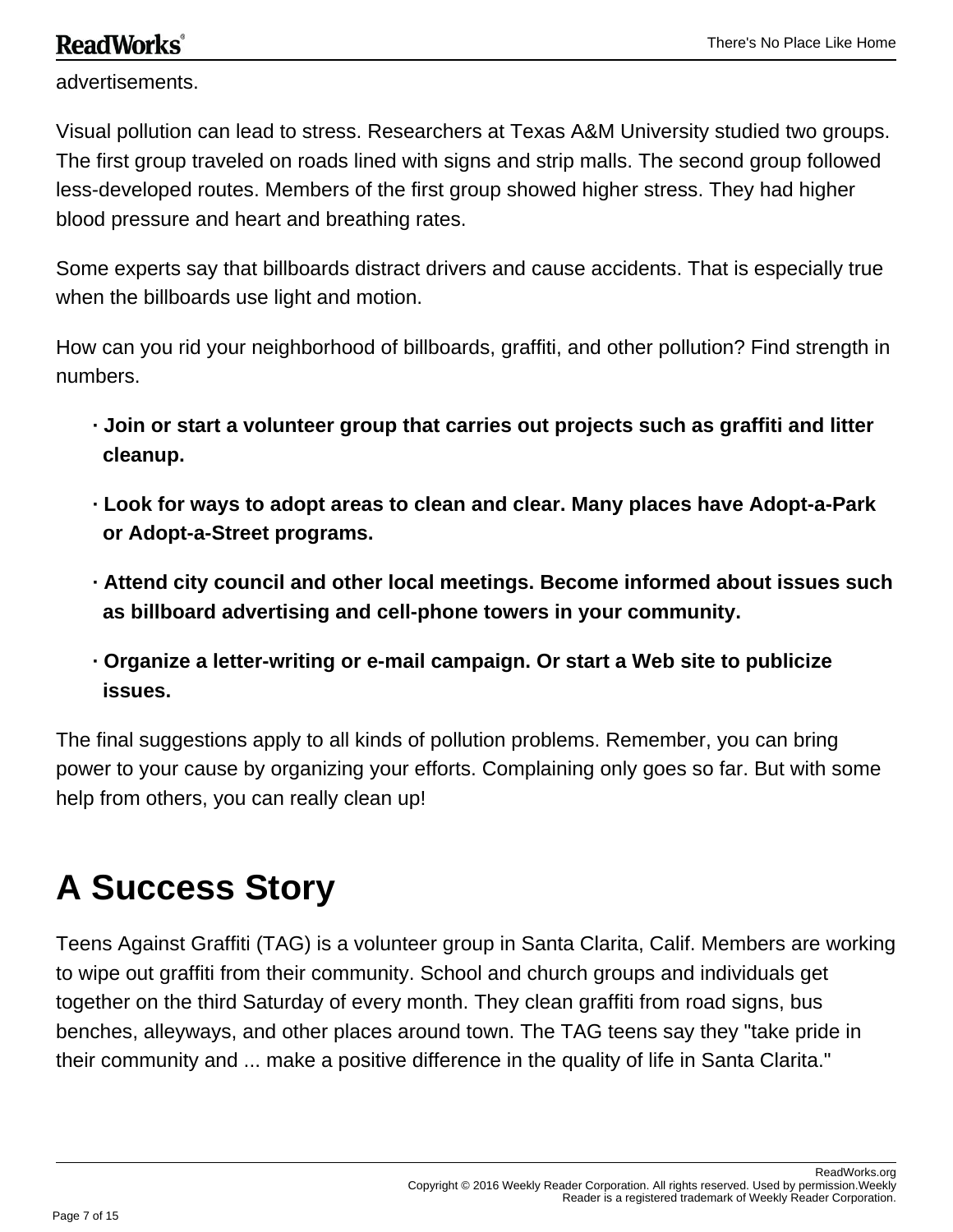## **Too Much Trash!**

#### **Less Mess**

#### **More people are recycling.**

What do bottles, cans, paper, and tires have in common? They all end up as garbage. In the late 2000s and early 2010s, each American threw away about 4½ pounds of trash every day. That adds up to more than 1,600 pounds per person in one year!



Erlanson/Getty Images

Most of our trash ends up in **landfills.** Those are places where people dump trash. The rest of the trash gets **recycled.** When something is recycled, it is made into something new.

Many people have been working to solve the trash problem. One plan is known as "zero waste." Its goal is to teach people to make less trash. The plan is being used in schools, companies, national parks, and restaurants. Here are some ways that the plan is being put into action.

# **Recycling Trash**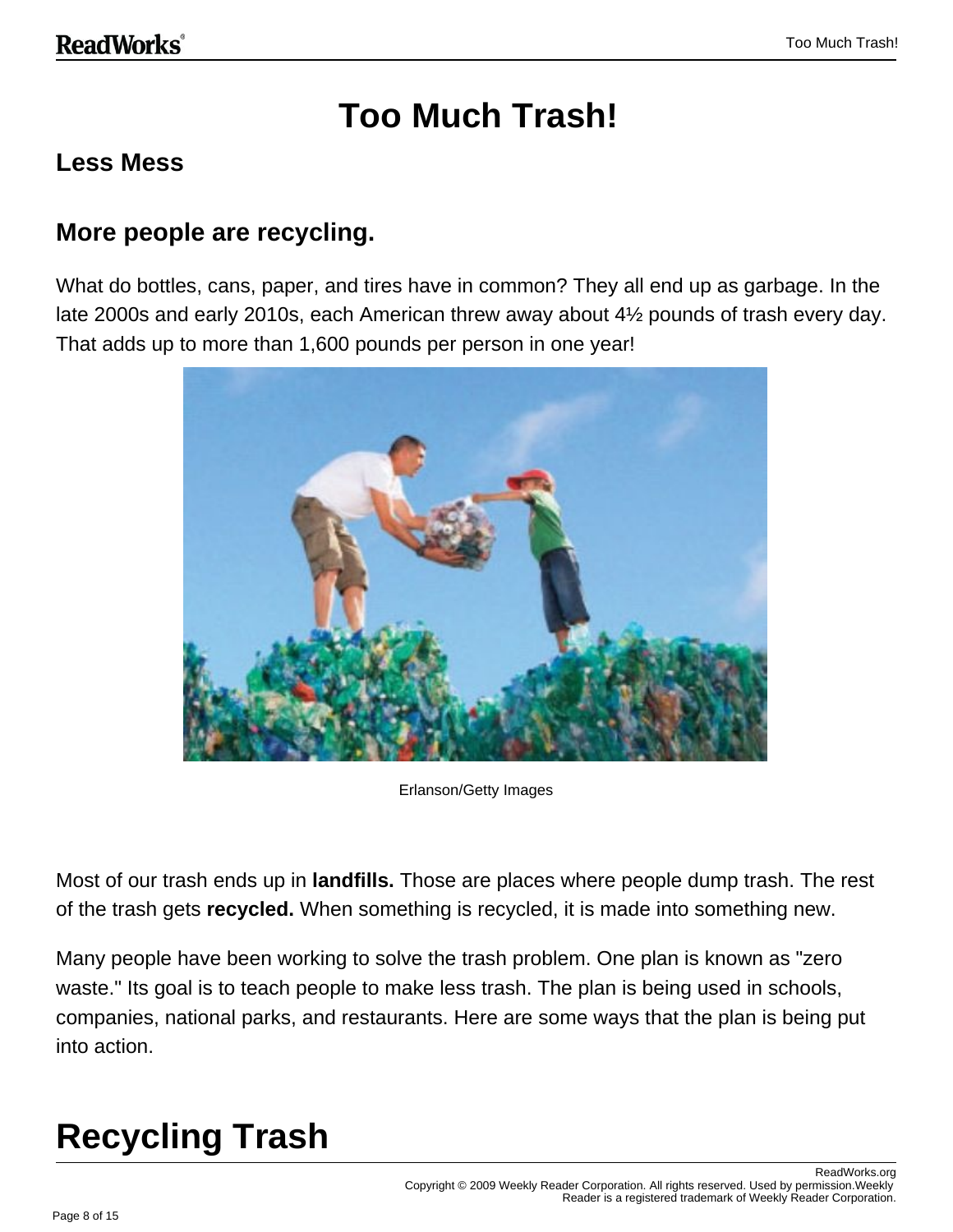

Jupiter Unlimited Put items to be recycled in a recycling bin.

Some people sort their trash to see what can be recycled. Those items often include paper, glass, and certain plastics. Some towns also recycle tires and batteries. Taking items to recycling centers reduces the trash in landfills.

## **Buying Recycled Products**



Carrin Ackerman/Weekly Reader This fleece, by Patagonia, is made from recycled plastic bottles.

Many products are made from recycled materials. Clothes and bags can be made from recycled plastic bottles. Recycled plastic can also be made into lumber. Lumber is used for building things.

# **Making Compost Piles**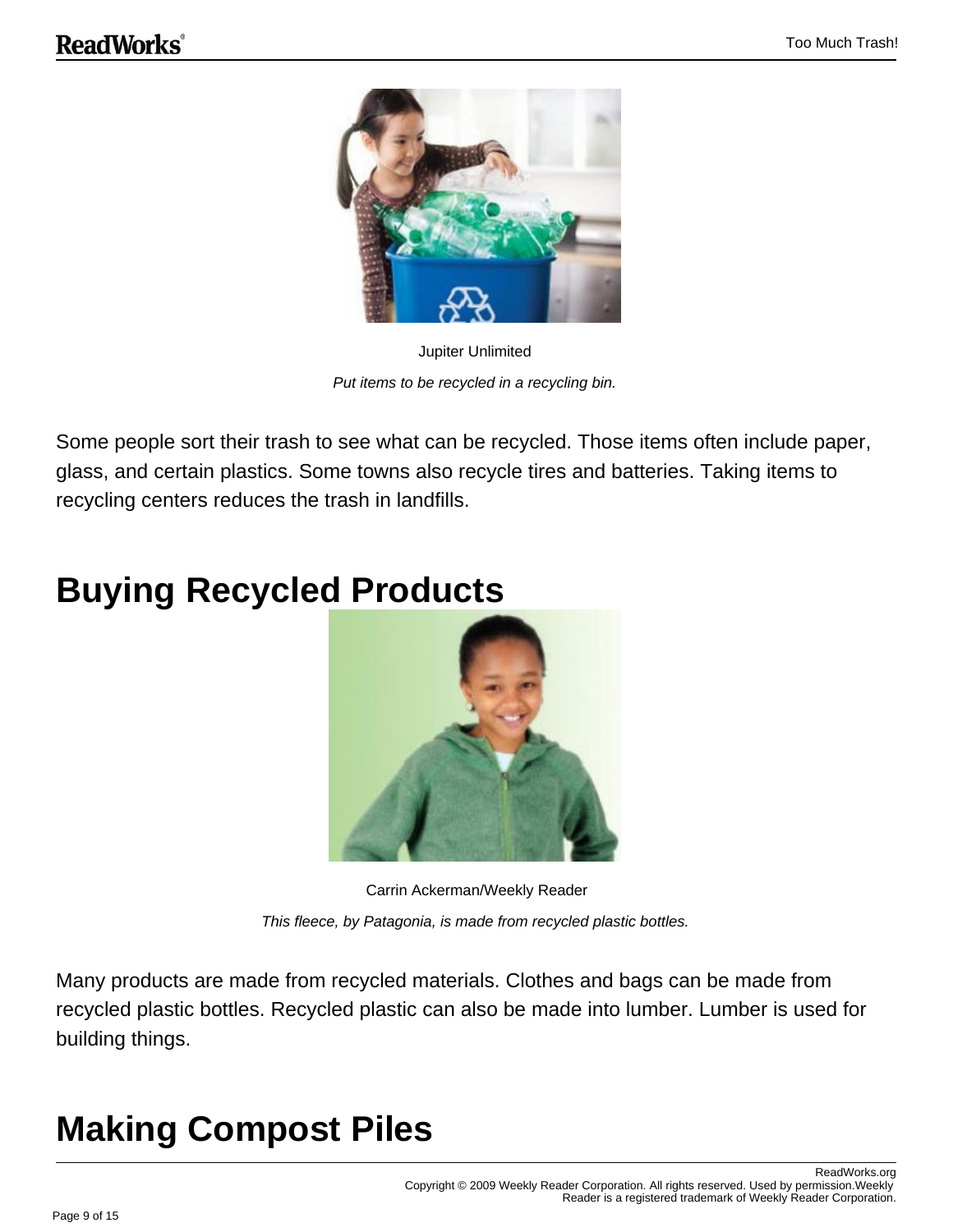

SuperStock; Trash: iStockphoto Plant and food scraps can be put into compost piles.

Food scraps usually end up in the trash. But some people put the scraps into **compost piles**. Those are mixtures of plant and food scraps. Worms and bugs help break down the scraps. That turns into soil, which helps plants grow.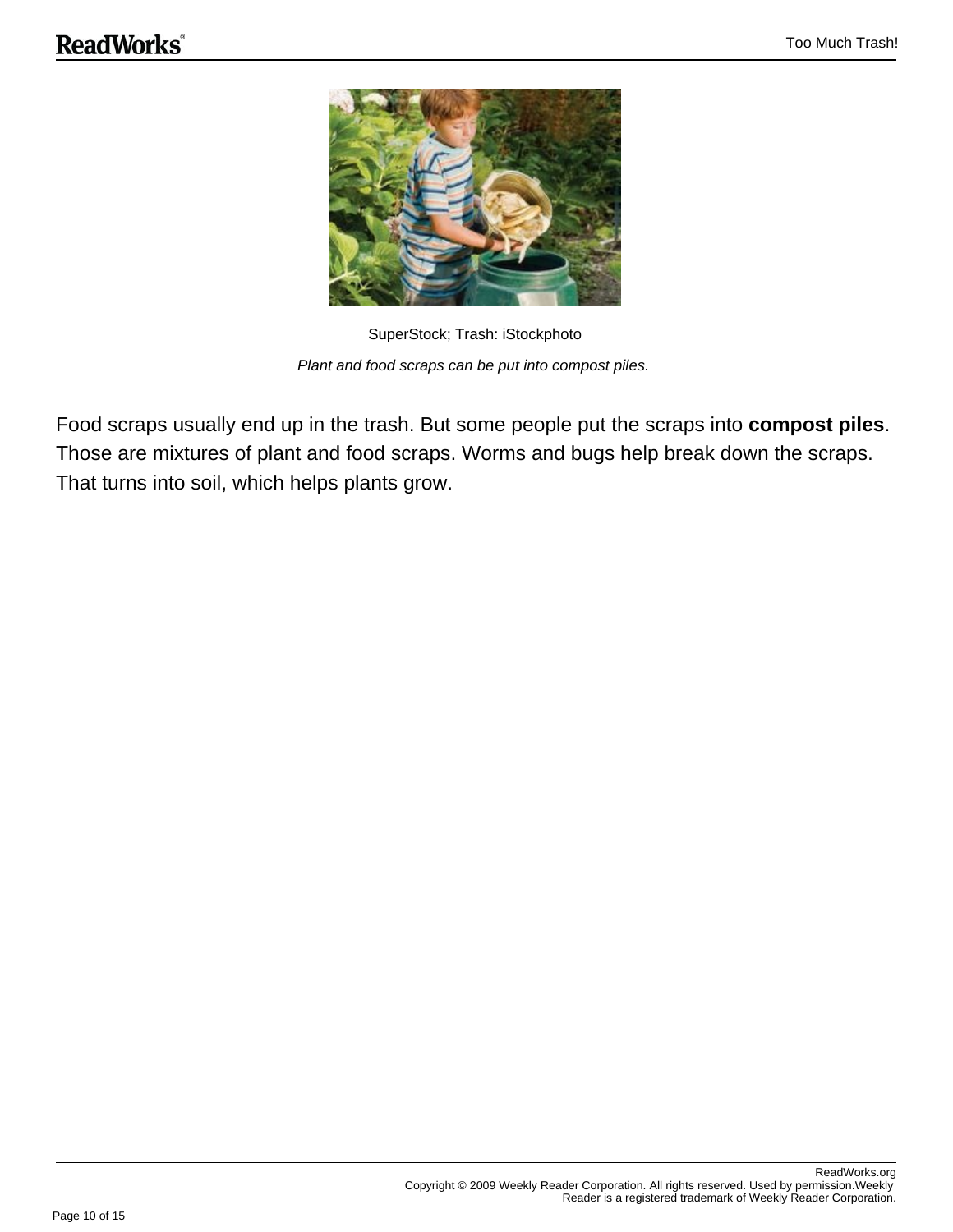## **What a Dump!**

#### **How do we get rid of so much plastic trash?**

#### **The Plastic Predicament**

Try to get through a day without using plastic. For that matter, try to go just one hour without it. From food and drink packages to cell phones and toothbrushes, plastic is nearly impossible to avoid. You can't even turn on a light without flicking a plastic switch.



Oene Moedt/Foto Natura/Minden Pictures A seagull is entangled in plastic six-pack ring.

Plastic doesn't exist in nature. It's created from chemicals. Mass production of plastic started in the 1940s. Since then, it has become supremely popular-and for good reason. Plastic is lightweight, cheap, and convenient. It also lasts for a very long time. That can be good-you don't want your laptop to fall apart as you type-but it can be bad too.

Plastic can remain in the environment for hundreds or even thousands of years. It piles up, filling garbage dumps and polluting the land and the ocean. Each year, more than 300 million tons of new plastic are manufactured worldwide. Clearly, we have a plastic problem.

#### **Trash Soup**

Natural products such as food, paper, and wood are **biodegradable** [bigh-oh-di-GRAY-duhbuhl]; they're broken down by bacteria and are absorbed by the environment. Plastic, on the other hand, is photodegradable. Light from the sun causes it to break into smaller pieces over time. It never degrades completely, however. It often winds up littering the land and the ocean.

In the Pacific Ocean, plastic waste has collected in a swirling "soup" of trash called the Great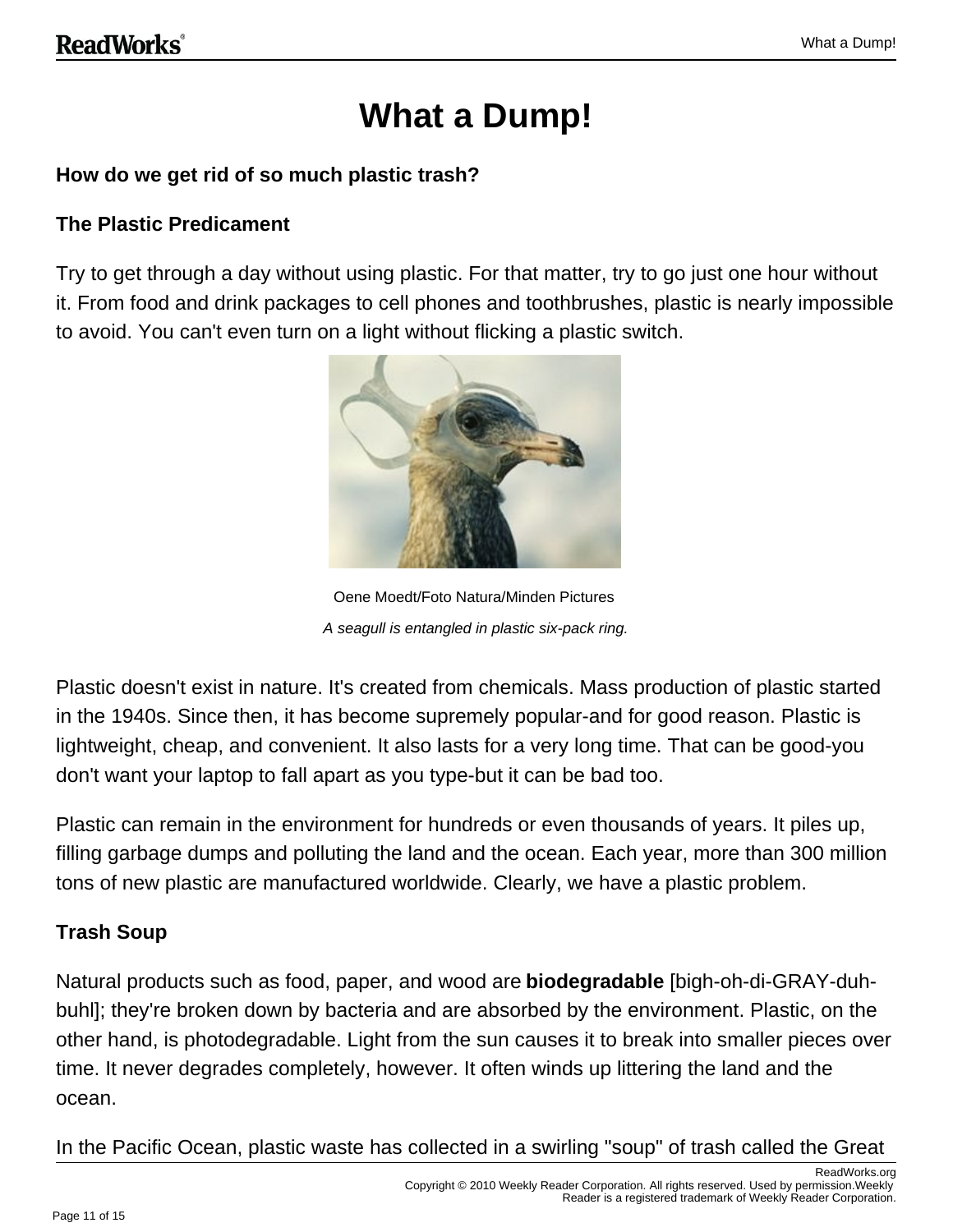#### **ReadWorks**®

Pacific Garbage Patch. It's huge-four times as big as Texas! It's just one example of an ocean garbage patch. Plastic pollutes all the world's seas. The United Nations Environment Programme estimates that plastic kills 100,000 marine mammals and turtles and 1 million seabirds every year. Some become tangled in plastic debris, while others die after eating plastic trash that they can't digest. Scientists estimate that 80 percent of the ocean's plastic started out on land.

Now the good news: you can help by tossing plastic into the recycling bin instead of the trash. A measly 28 percent of plastic bottles were recycled in 2009, according to the U.S. Environmental Protection Agency. You can help drive that number up.



Leigh Haeger

#### Sea of Trash

The Great Pacific Garbage Patch is two areas of floating garbage in the Pacific Ocean. Each one is twice the size of the state of Texas. They lie within the North Pacific Subtropical Gyre, a ring of currents that turns clockwise in the ocean.

#### **Reduce, Reuse**

Still, recycling won't solve our plastic predicament by itself. Not all types of plastic can be recycled. And those that can may not be recycled in the way you'd expect. Plastic water and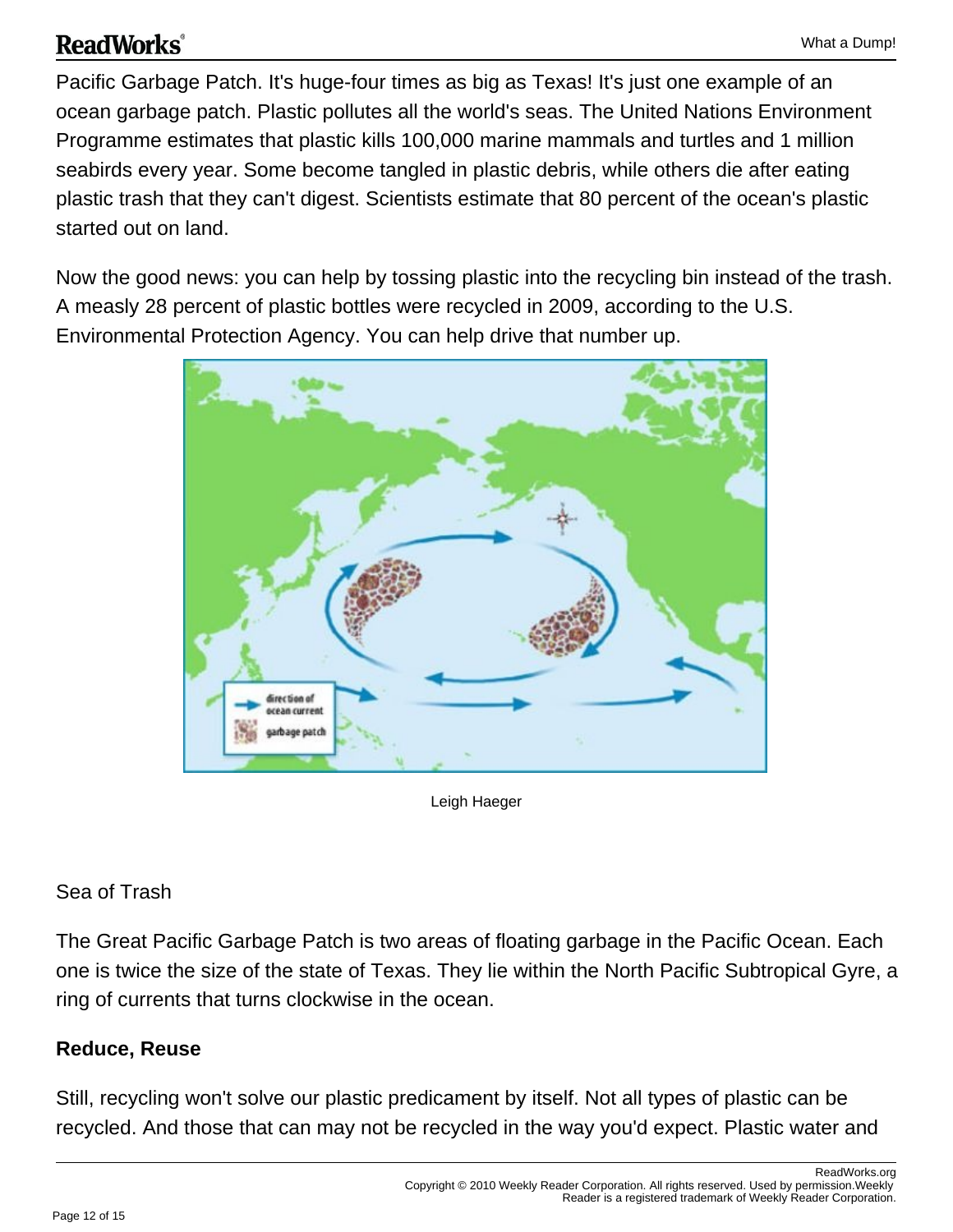#### **ReadWorks**®

soft-drink bottles-some of the most commonly used plastics in the United States-are hardly ever turned into new bottles. Instead, they're recycled into carpet, furniture, and fleece clothing. When those products wear out, they often can't be recycled a second time.

So what can you do? One of the best ways to tackle the problem is to reduce the amount of plastic you use. Carry reusable water containers instead of single-use plastic bottles. Bring your lunch in recyclable aluminum foil instead of a plastic sandwich bag. Ask your family to carry reusable tote bags to the grocery store. Every little bit helps.

Plastic will probably always be part of our lives. But by making smart choices, we can keep it from burying us.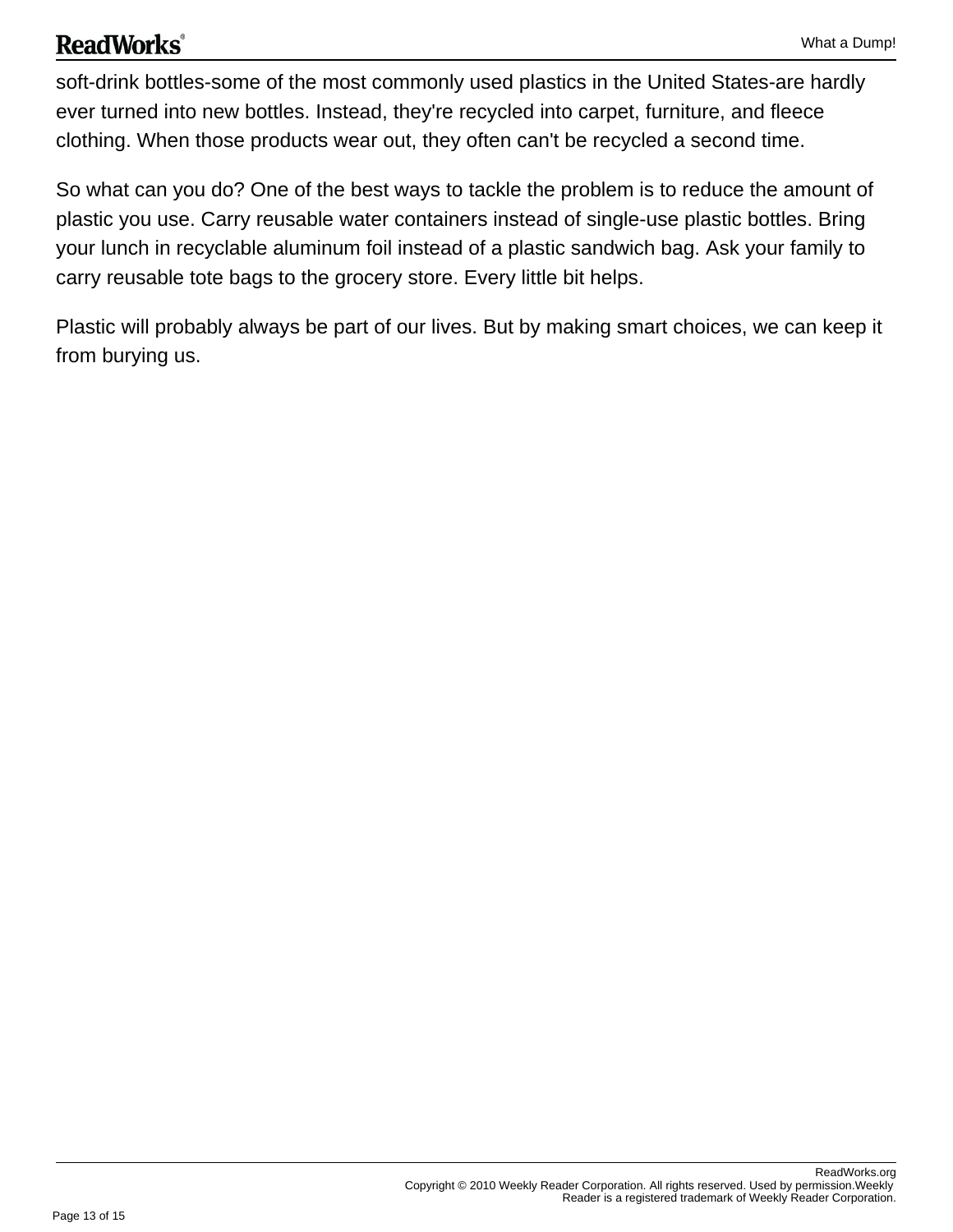

### **Save the World**

recycling bins

# **A little change can make a big difference.**

That chocolate pudding you had for dessert was delicious! You lick the lid, and you're ready to throw out the container-along with the plastic spoon. Stop right there! You can recycle that spoon!

Recycling is the practice of using items or materials again. That cuts down on the amount of waste on the planet. Americans recycle much of their garbage. According to the Environmental Protection Agency, the United States recycles more than 30 percent of its waste.

In 1999, recycling kept more than 64 tons of material from ending up in landfills. But there is still more that can be done.

There are several ways to recycle around the home. If your community has a curbside pickup program, you can leave recyclable materials outside. The materials are then collected and brought to recycling centers. Another option is to take recyclable items to a refund center. For